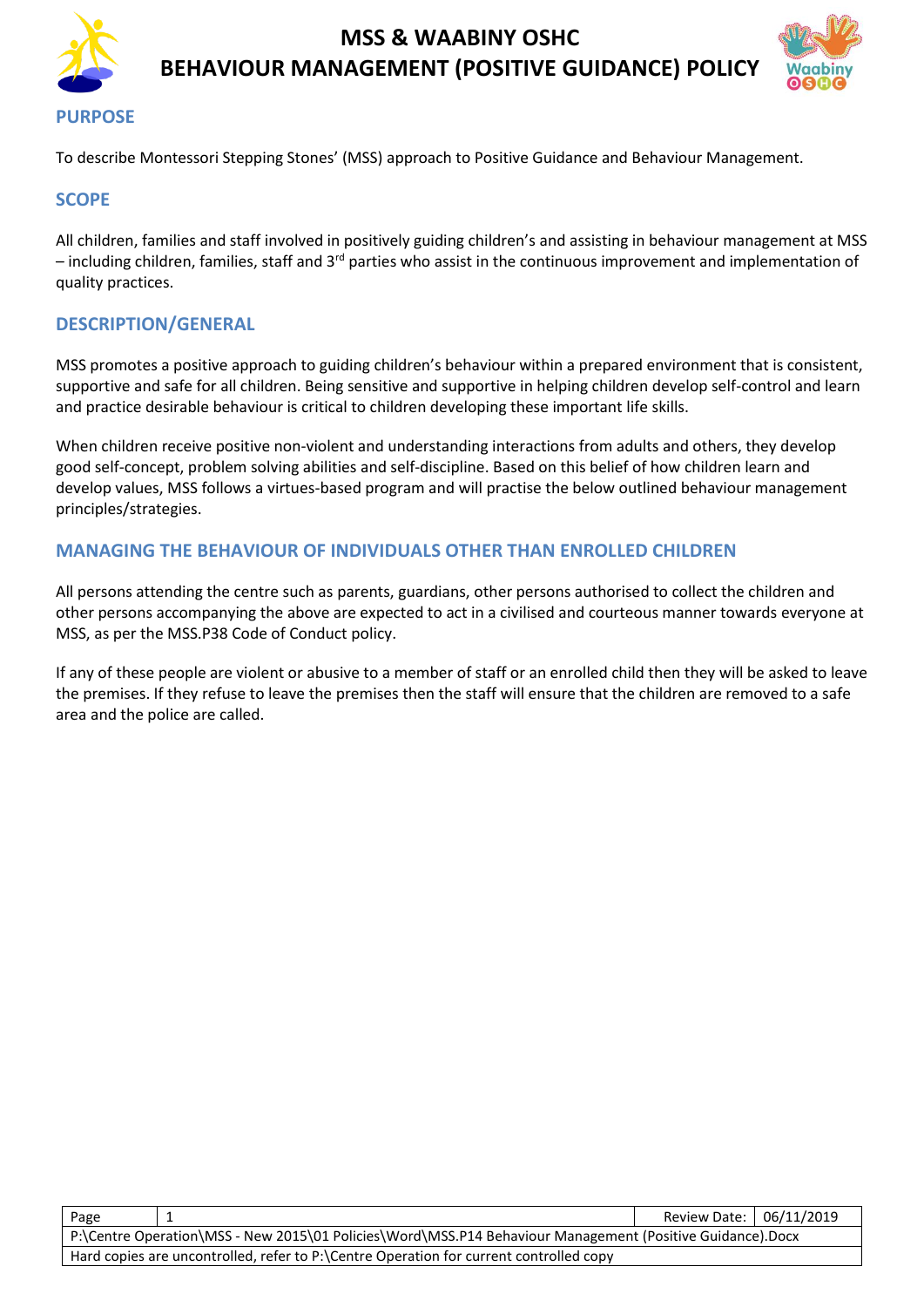

# **MSS & WAABINY OSHC BEHAVIOUR MANAGEMENT (POSITIVE GUIDANCE) POLICY**



### **DEFINITIONS/PRINCIPLES/STRATEGIES**

| WE DO                                                                     | <b>WE DO NOT</b>                           |  |
|---------------------------------------------------------------------------|--------------------------------------------|--|
| Encourage children                                                        | Use physical punishment                    |  |
| Reason with children                                                      | Threaten or verbally abuse                 |  |
| Model appropriate behaviour                                               | Shame children                             |  |
| Modify the environment to help child                                      | Deny food, rest as punishment              |  |
| Listen to children                                                        | Relate discipline to eating, or sleeping   |  |
| Re-direct inappropriate behaviour                                         | Leave the child alone unsupervised         |  |
| Provide the children with natural and logical<br>consequences             | Allow discipline of children by children   |  |
| Treat children as people and respect their needs,<br>desires and feelings | Criticise or belittle                      |  |
| Use conflict/resolution with dramatic play                                | Ignore a problem the child can not resolve |  |

Meetings are scheduled with parents if particular behaviour/disciplinary problems become repetitive or continue to occur.

If a child's behaviour (after agreed intervention and behaviour strategies) consistently and continuously endangers the safety of the children/staff around them, then management has the right to, after meeting with the parents/custodian and documenting behaviour problems and interventions, terminate the centres services for that particular child.

| Page                                                                                                      |  | Review Date: 06/11/2019 |  |  |  |  |
|-----------------------------------------------------------------------------------------------------------|--|-------------------------|--|--|--|--|
| P:\Centre Operation\MSS - New 2015\01 Policies\Word\MSS.P14 Behaviour Management (Positive Guidance).Docx |  |                         |  |  |  |  |
| Hard copies are uncontrolled, refer to P:\Centre Operation for current controlled copy                    |  |                         |  |  |  |  |